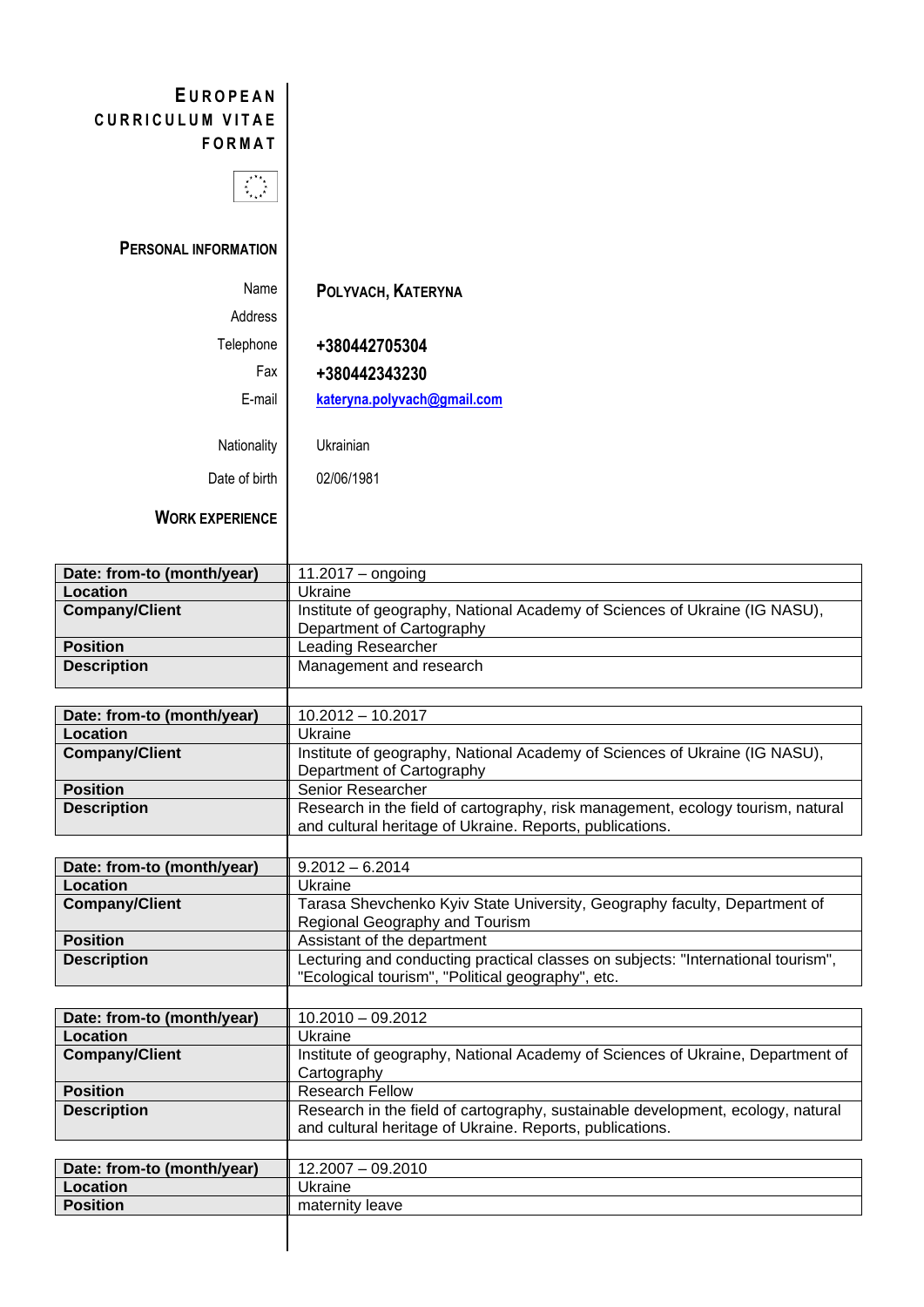| Date: from-to (month/year) | 11.2006 - 11.2007                                                              |
|----------------------------|--------------------------------------------------------------------------------|
| Location                   | Ukraine                                                                        |
| <b>Company/Client</b>      | Institute of geography, National Academy of Sciences of Ukraine, Department of |
|                            | Cartography                                                                    |
| <b>Position</b>            | <b>Leading Engineer</b>                                                        |
| <b>Description</b>         | Research in the field of natural and cultural heritage of Ukraine, heritage    |
|                            | mapping. Reports, publications, engineering support.                           |

## **PROJECTS**

| Date: from-to (month/year) | $01.2018 -$ ongoing                                                                     |
|----------------------------|-----------------------------------------------------------------------------------------|
| Location                   | Ukraine                                                                                 |
| <b>Company/Client</b>      | Ministry of culture of Ukraine                                                          |
| <b>Position</b>            | Coordinator, scientific staff member                                                    |
| <b>Description</b>         | Pilot project - Electronic registration of cultural heritage objects "State Register of |
|                            | Immovable Monuments of Ukraine".                                                        |

| Date: from-to (month/year) | $09.2018 - 12.2018$                                                                                                               |
|----------------------------|-----------------------------------------------------------------------------------------------------------------------------------|
| Location                   | Ukraine                                                                                                                           |
| <b>Company/Client</b>      | Ukrainian Cultural foundation, Ministry of culture of Ukraine                                                                     |
| <b>Position</b>            | Coordinator, scientific staff member                                                                                              |
| <b>Description</b>         | Cultural heritage in the Atlas geoinformation model of sustainable development<br>of Ukraine. Concept and electronic model layout |

| Date: from-to (month/year) | $01.2015 - 12.2019$                                                         |
|----------------------------|-----------------------------------------------------------------------------|
| Location                   | Ukraine                                                                     |
| <b>Company/Client</b>      | NAS of Ukraine, Ministry of culture of Ukraine                              |
| <b>Position</b>            | Scientific staff member                                                     |
| <b>Description</b>         | Development of the Atlas "Ukraine's population and its natural and cultural |
|                            | heritage"                                                                   |

| Date: from-to (month/year) | $01.2017 - 12.2021$                                                                                        |
|----------------------------|------------------------------------------------------------------------------------------------------------|
| Location                   | Ukraine                                                                                                    |
| <b>Company/Client</b>      | NAS of Ukraine                                                                                             |
| <b>Position</b>            | Scientific staff member                                                                                    |
| <b>Description</b>         | Risk assessment of emergency situations natural, natural-anthropogenic and<br>social character in Ukraine. |

| Date: from-to (month/year) | 11.2016 - 12.2017                                              |
|----------------------------|----------------------------------------------------------------|
| Location                   | Ukraine                                                        |
| Company/Client             | NGO Interregional Center for Scientific Research and Expertise |
| <b>Position</b>            | Scientific supervisor of the project                           |
| <b>Description</b>         | Electronic Visualization of Natural Heritage of Ukraine        |

| Date: from-to (month/year) | $01.2009 - 12.2015$                                                              |
|----------------------------|----------------------------------------------------------------------------------|
| Location                   | Ukraine                                                                          |
| <b>Company/Client</b>      | NAS of Ukraine, The State Emergency Service of Ukraine                           |
| <b>Position</b>            | Scientific staff member                                                          |
| <b>Description</b>         | Cartographical modeling of emergency situations conditions origin in Ukraine.    |
|                            | Development of «Atlas of natural, technological and social risks of phenomena    |
|                            | and facilities posing risk of emergency situations in Ukraine» (digital edition, |
|                            | master-disk)                                                                     |

| Date: from-to (month/year) | $01.2005 - 12.2007$                                          |
|----------------------------|--------------------------------------------------------------|
| Location                   | Ukraine                                                      |
| <b>Company/Client</b>      | NAS of Ukraine                                               |
| <b>Position</b>            | Scientific staff member, maps creation, engineering support. |
| <b>Description</b>         | Development of the National Atlas of Ukraine                 |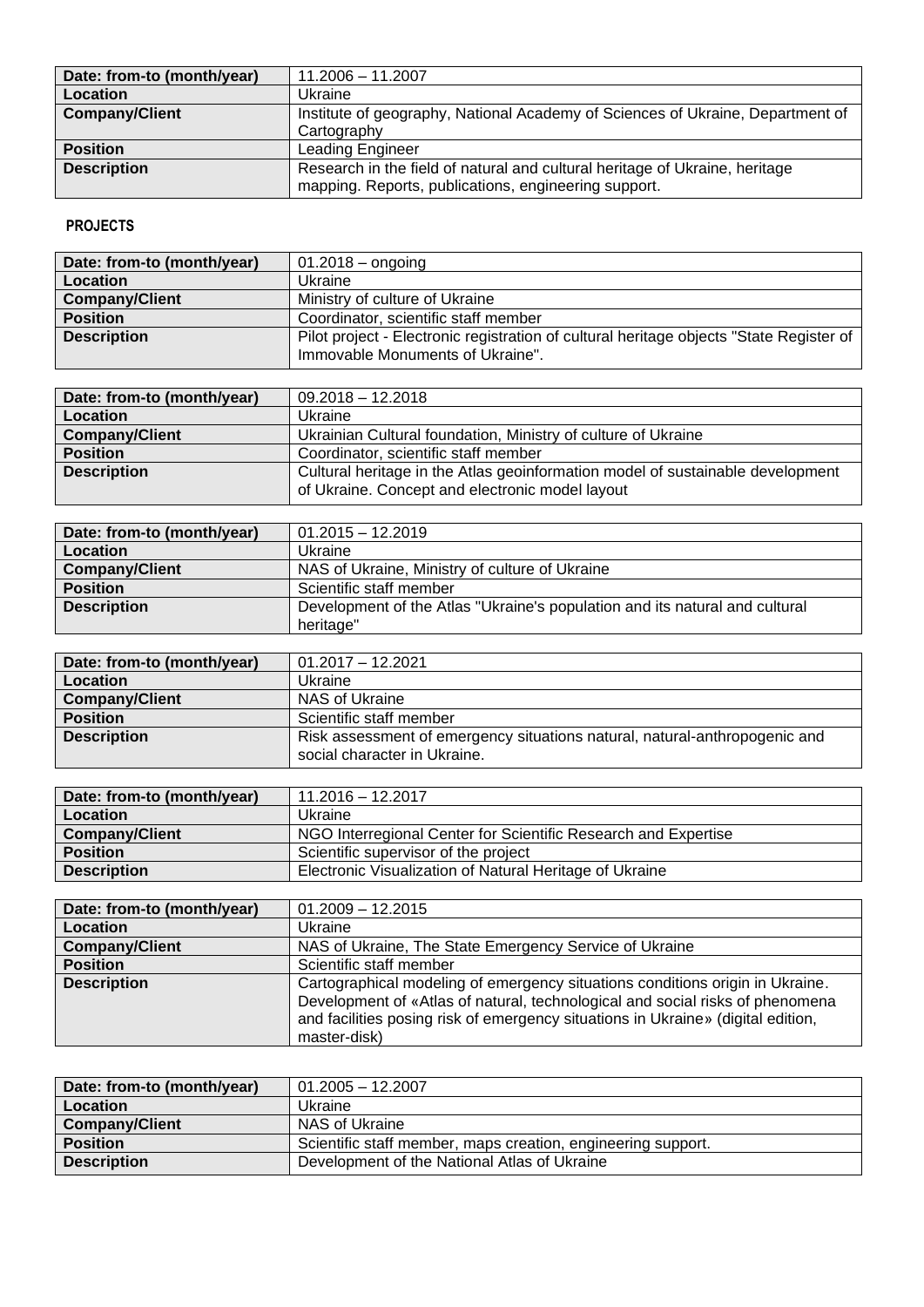| <b>EDUCATION AND TRAINING</b>                                          |                                                                                                                                        |
|------------------------------------------------------------------------|----------------------------------------------------------------------------------------------------------------------------------------|
|                                                                        | Candidate of geographical sciences (2008) "Cultural heritage and its impact on the Ukrainian<br>regions (human-geographical research)" |
|                                                                        |                                                                                                                                        |
| $\cdot$ Dates (from $-$ to)<br>• Name and type of organization         | During 11.2013<br>Faculty for Geo-information Science and Earth Observation (ITC), University of Twente, The                           |
| providing education and training                                       | Netherlands                                                                                                                            |
| • Principal subjects/occupational<br>skills covered                    | GIS, National scale Multi-hazard risk assessment                                                                                       |
| · Title of qualification awarded<br>• Level in national classification | Certificate of attendance of training course                                                                                           |
| (if appropriate)                                                       |                                                                                                                                        |
| $\cdot$ Dates (from $-$ to)                                            | 11.2003 - 11.2006                                                                                                                      |
| • Name and type of organization<br>providing education and training    | Institute of geography, National Academy of Sciences of Ukraine                                                                        |
| • Principal subjects/occupational<br>skills covered                    | PhD student<br>Thesis: "Cultural heritage and its impact on the Ukrainian regions (human-geographical research)"                       |
| • Title of qualification awarded                                       | Ph.D. in Geography (2007)                                                                                                              |
| • Level in national classification<br>(if appropriate)                 | Candidate of geographical sciences                                                                                                     |
| $\cdot$ Dates (from $-$ to)                                            | $09.1998 - 05.2003$                                                                                                                    |
| • Name and type of organization                                        | Taras Shevchenko National University of Kyiv. Faculty of Geography                                                                     |
| providing education and training<br>• Principal subjects/occupational  | Geography, management of international tourism, education management                                                                   |
| skills covered                                                         |                                                                                                                                        |
| • Title of qualification awarded<br>• Level in national classification | Master of geography, manager of international tourism                                                                                  |
| (if appropriate)                                                       |                                                                                                                                        |
| $\cdot$ Dates (from $-$ to)                                            | $09.1988 - 06.1998$                                                                                                                    |
| • Name and type of organization<br>providing education and training    | School # 180 (Kyiv), with deep study of computer sciences                                                                              |
| · Principal subjects/occupational<br>skills covered                    | School program                                                                                                                         |
| • Title of qualification awarded                                       | certificate                                                                                                                            |
| • Level in national classification<br>(if appropriate)                 |                                                                                                                                        |
| <b>PERSONAL SKILLS</b>                                                 |                                                                                                                                        |
| <b>AND COMPETENCIES</b>                                                |                                                                                                                                        |
| MOTHER TONGUE                                                          | <b>Ukrainian</b>                                                                                                                       |
| <b>OTHER LANGUAGES</b>                                                 |                                                                                                                                        |
| • Reading skills                                                       | <b>ENGLISH</b><br>excellent                                                                                                            |
| • Writing skills                                                       | good                                                                                                                                   |
| • Verbal skills                                                        | good                                                                                                                                   |
|                                                                        | <b>RUSSIAN</b>                                                                                                                         |
| • Reading skills                                                       | excellent                                                                                                                              |
| • Writing skills<br>• Verbal skills                                    | excellent<br>excellent                                                                                                                 |
|                                                                        |                                                                                                                                        |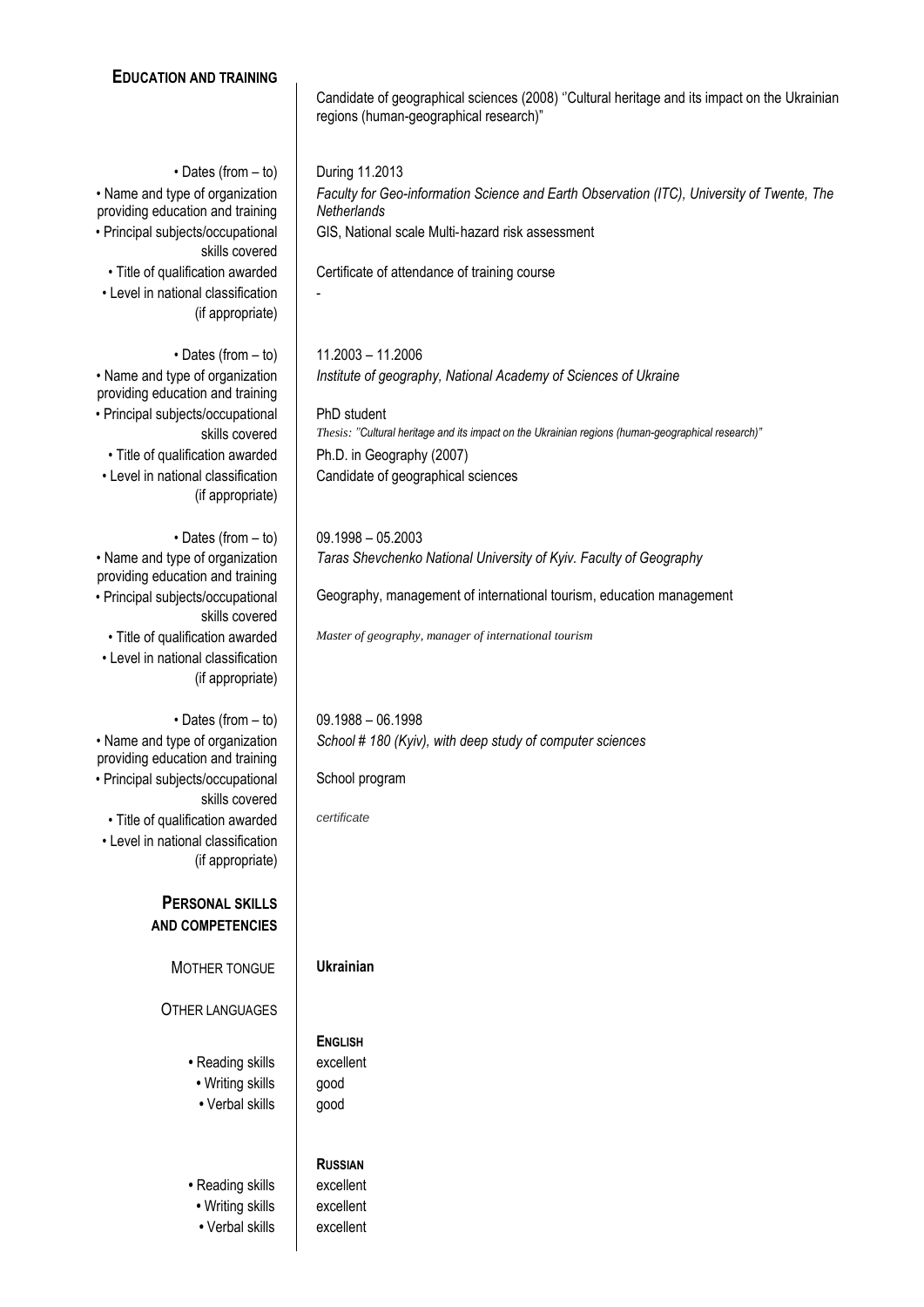| <b>SOCIAL SKILLS</b><br>AND COMPETENCIES<br>Living and working with other people, in<br>multicultural environments, in positions<br>where communication is important and<br>situations where teamwork is essential<br>(for example culture and sports), etc. | Collaboration and communication with people from different countries and continents (Europe,<br>North America, Asia). Participant of Open World Program by American Councils (during June<br>2015). Communication with international and national staff and project partners in international<br>project Prevention, Preparedness and Response to Man-made and Natural Disasters in the<br>ENPI East Region (2012 – ongoing). There were work trips (the Netherlands, Georgia, USA etc),<br>as well meetings with various delegations and individuals in the Institute of Geography.<br>Communication with regional authorities (e.g. Odessa, Kyiv, Cherkasy, Sumy, Vinnitsa),<br>Ministries, NGO, National parks administrations could be mentioned.         |
|--------------------------------------------------------------------------------------------------------------------------------------------------------------------------------------------------------------------------------------------------------------|---------------------------------------------------------------------------------------------------------------------------------------------------------------------------------------------------------------------------------------------------------------------------------------------------------------------------------------------------------------------------------------------------------------------------------------------------------------------------------------------------------------------------------------------------------------------------------------------------------------------------------------------------------------------------------------------------------------------------------------------------------------|
| <b>ORGANIZATIONAL SKILLS</b><br>AND COMPETENCIES<br>Coordination and administration of<br>people, projects and budgets; at work, in<br>voluntary work (for example culture and<br>sports) and at home, etc.                                                  | A good experience in organizational work (organizer of 3 International scientific conference,<br>various national seminars, on-job trainings. Also have a good experience in many projects -<br>both as a member and as a leader. Invited lecturer in Tarasa Shevchenko Kyiv State University,<br>Geography faculty, Department of Regional Geography and Tourism.<br>Member of the Scientific Council of the Geographical Society of Ukraine (Kyiv department)<br>Member of Disaster Risk Assessment Working Group for Ukraine (State Emergency Service of<br>Ukraine, National Academy of Science, Ukrainian Research Institute of Civil Protection, State<br>Water Resources Agency, Ukrainian Hydro-meteorological Institute, Ministry of Infrastructure) |
| <b>TECHNICAL SKILLS</b><br>AND COMPETENCIES<br>With computers, specific kinds of<br>equipment, machinery, etc.                                                                                                                                               | Computer literacy: Microsoft Office, GIS (ArcGis, QGis, MapInfo), software for prototyping<br>(Adobe InDesign etc.), graphic editors (Adobe Illustrator, Adobe Photoshop), Web-design                                                                                                                                                                                                                                                                                                                                                                                                                                                                                                                                                                         |
| <b>ARTISTIC SKILLS</b><br>AND COMPETENCIES                                                                                                                                                                                                                   | Design and imposition planning of publications.<br>Official party organization (performances and so on).                                                                                                                                                                                                                                                                                                                                                                                                                                                                                                                                                                                                                                                      |

OTHER SKILLS AND COMPETENCIES *Competences not mentioned above.*

DRIVING LICENCE(S)

*Music, writing, design, etc*.

-

-